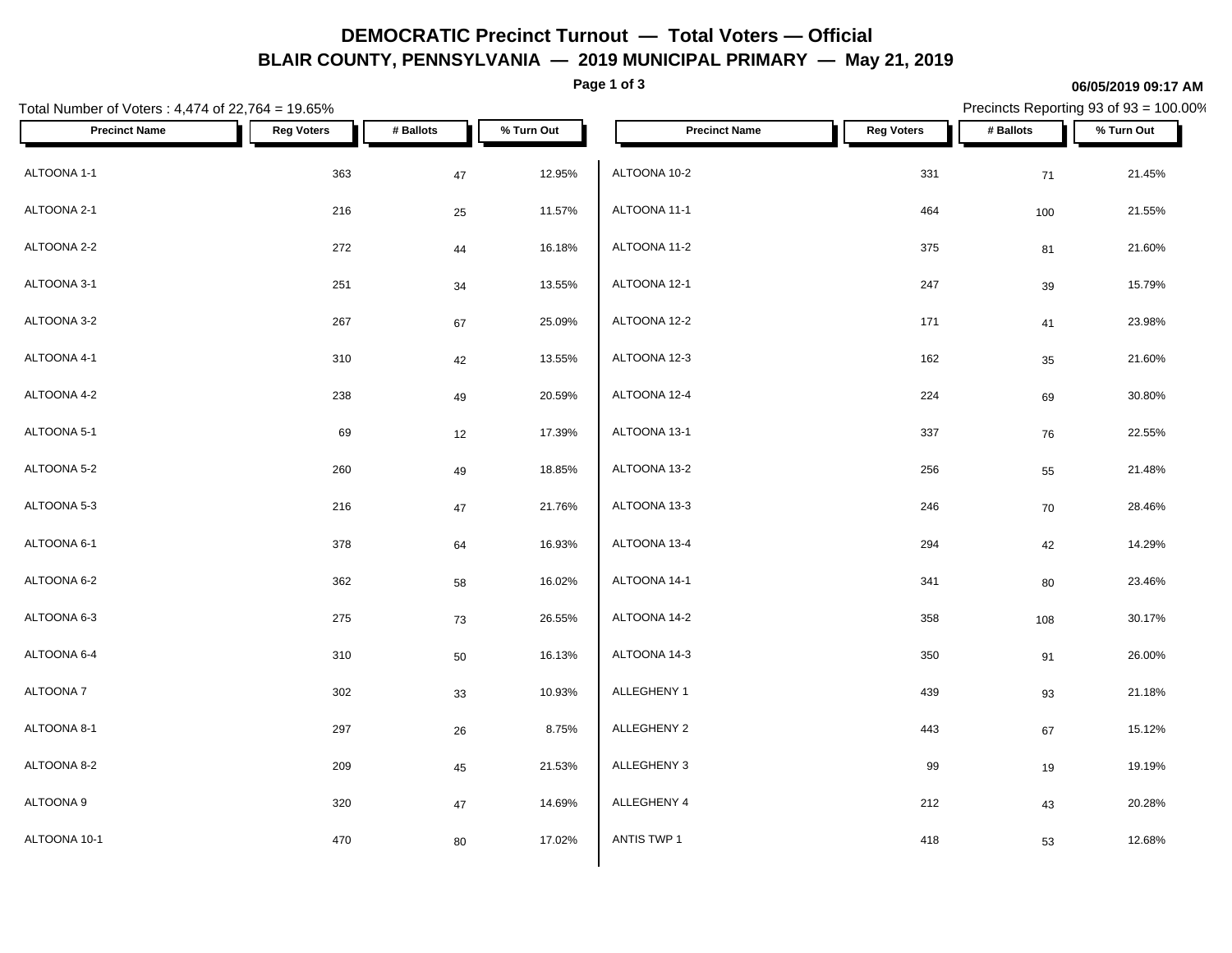# **DEMOCRATIC Precinct Turnout — Total Voters — Official BLAIR COUNTY, PENNSYLVANIA — 2019 MUNICIPAL PRIMARY — May 21, 2019**

**Page 2 of 3**

#### **06/05/2019 09:17 AM**

Precincts Reporting 93 of 93 = 100.00%

| Total Number of Voters: 4,474 of 22,764 = 19.65% |                   |              |            |                        |                   |           | Precincts Reporting 93 of 93 = 100.00% |
|--------------------------------------------------|-------------------|--------------|------------|------------------------|-------------------|-----------|----------------------------------------|
| <b>Precinct Name</b>                             | <b>Reg Voters</b> | # Ballots    | % Turn Out | <b>Precinct Name</b>   | <b>Reg Voters</b> | # Ballots | % Turn Out                             |
| ANTIS TWP 2                                      | 305               | 62           | 20.33%     | HOLLIDAYSBURG 2        | 193               | 58        | 30.05%                                 |
| ANTIS TWP 3                                      | 356               | 55           | 15.45%     | <b>HOLLIDAYSBURG 3</b> | 189               | 42        | 22.22%                                 |
| BELLWOOD BORO                                    | 275               | 36           | 13.09%     | HOLLIDAYSBURG 4        | 197               | 67        | 34.01%                                 |
| <b>BLAIR 1</b>                                   | 310               | 88           | 28.39%     | HOLLIDAYSBURG 5        | 147               | 46        | 31.29%                                 |
| <b>BLAIR 2</b>                                   | 316               | 71           | 22.47%     | HOLLIDAYSBURG 6        | 144               | 23        | 15.97%                                 |
| <b>BLAIR 3</b>                                   | 208               | 29           | 13.94%     | <b>HOLLIDAYSBURG 7</b> | 119               | 39        | 32.77%                                 |
| <b>CATHARINE TWP</b>                             | 81                | 16           | 19.75%     | <b>HUSTON TWP</b>      | 94                | 25        | 26.60%                                 |
| <b>DUNCANSVILLE</b>                              | 233               | 54           | 23.18%     | <b>JUNIATA TWP</b>     | 110               | 21        | 19.09%                                 |
| FRANKSTOWN TWP1                                  | 215               | 46           | 21.40%     | LOGAN TWP 1            | 400               | 103       | 25.75%                                 |
| FRANKSTOWN TWP2                                  | 276               | 50           | 18.12%     | LOGAN TWP 2            | 444               | 93        | 20.95%                                 |
| <b>FRANKSTOWN TWP3</b>                           | 242               | 69           | 28.51%     | LOGAN TWP 3            | 234               | 76        | 32.48%                                 |
| FRANKSTOWN TWP4                                  | 279               | 42           | 15.05%     | LOGAN TWP 4            | 282               | 62        | 21.99%                                 |
| <b>FRANKSTOWN TWP5</b>                           | 796               | 71           | 8.92%      | LOGAN TWP 5            | 304               | 69        | 22.70%                                 |
| FREEDOM TWP 1                                    | 155               | 35           | 22.58%     | LOGAN TWP 6            | 491               | 98        | 19.96%                                 |
| FREEDOM TWP 2                                    | 272               | 47           | 17.28%     | LOGAN TWP 7            | 168               | 56        | 33.33%                                 |
| <b>GREENFIELD TWP1</b>                           | 230               | 36           | 15.65%     | <b>MARTINSBURG 1</b>   | 96                | 24        | 25.00%                                 |
| <b>GREENFIELD TWP2</b>                           | 25                | $\mathbf{3}$ | 12.00%     | MARTINSBURG 2          | 121               | 25        | 20.66%                                 |
| <b>GREENFIELD TWP3</b>                           | 290               | 46           | 15.86%     | NEWRY BORO             | 51                | 13        | 25.49%                                 |
| <b>HOLLIDAYSBURG 1</b>                           | 130               | 21           | 16.15%     | NORTH WOODBURY         | 260               | 56        | 21.54%                                 |
|                                                  |                   |              |            |                        |                   |           |                                        |